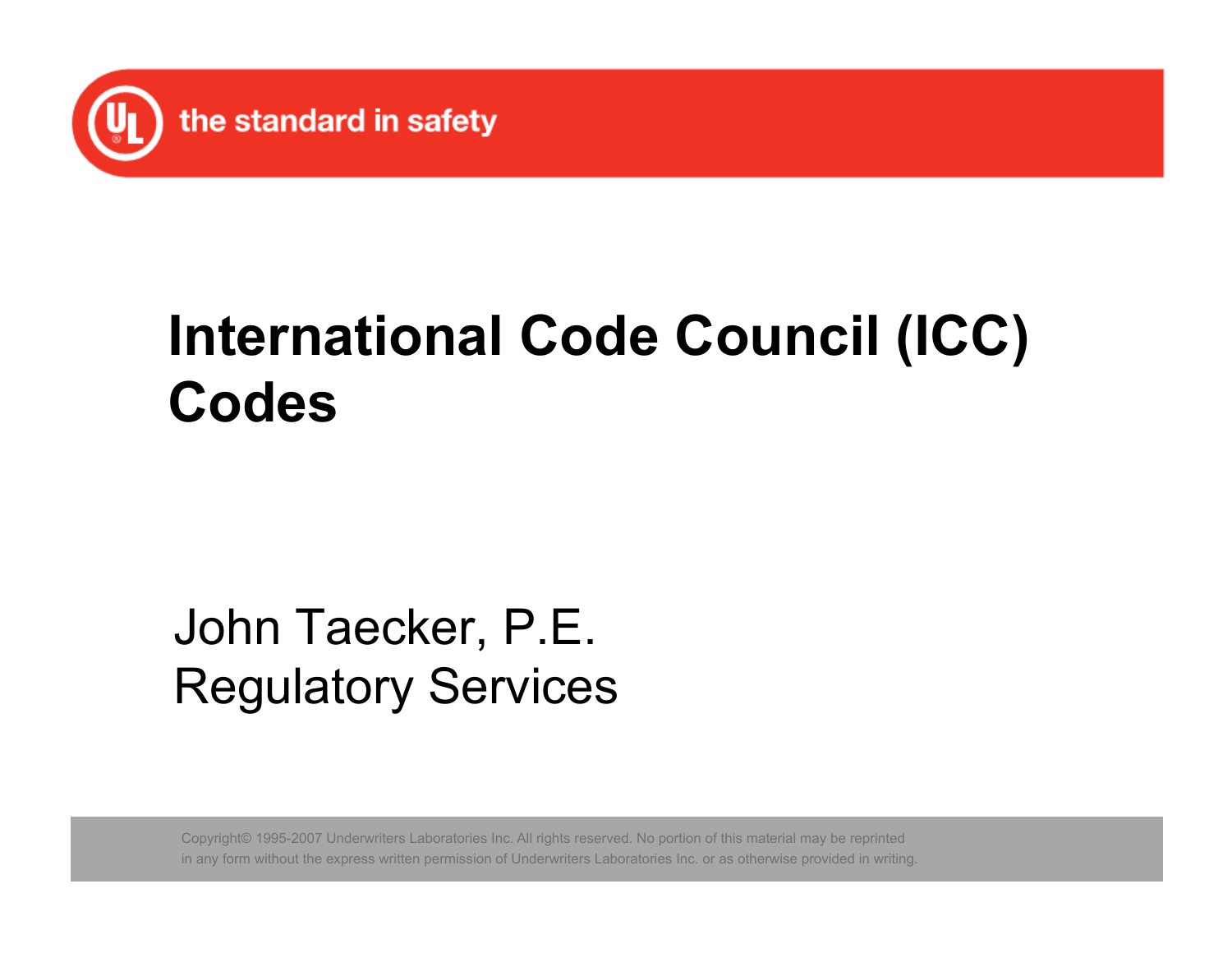## ICC (www.iccsafe.org)

## **International \_\_\_\_ Code**

- Fire
- Building
- Mechanical
- Fuel Gas
- Plumbing
- Property Maintenance
- Energy Conservation
- Residential
- Green Construction

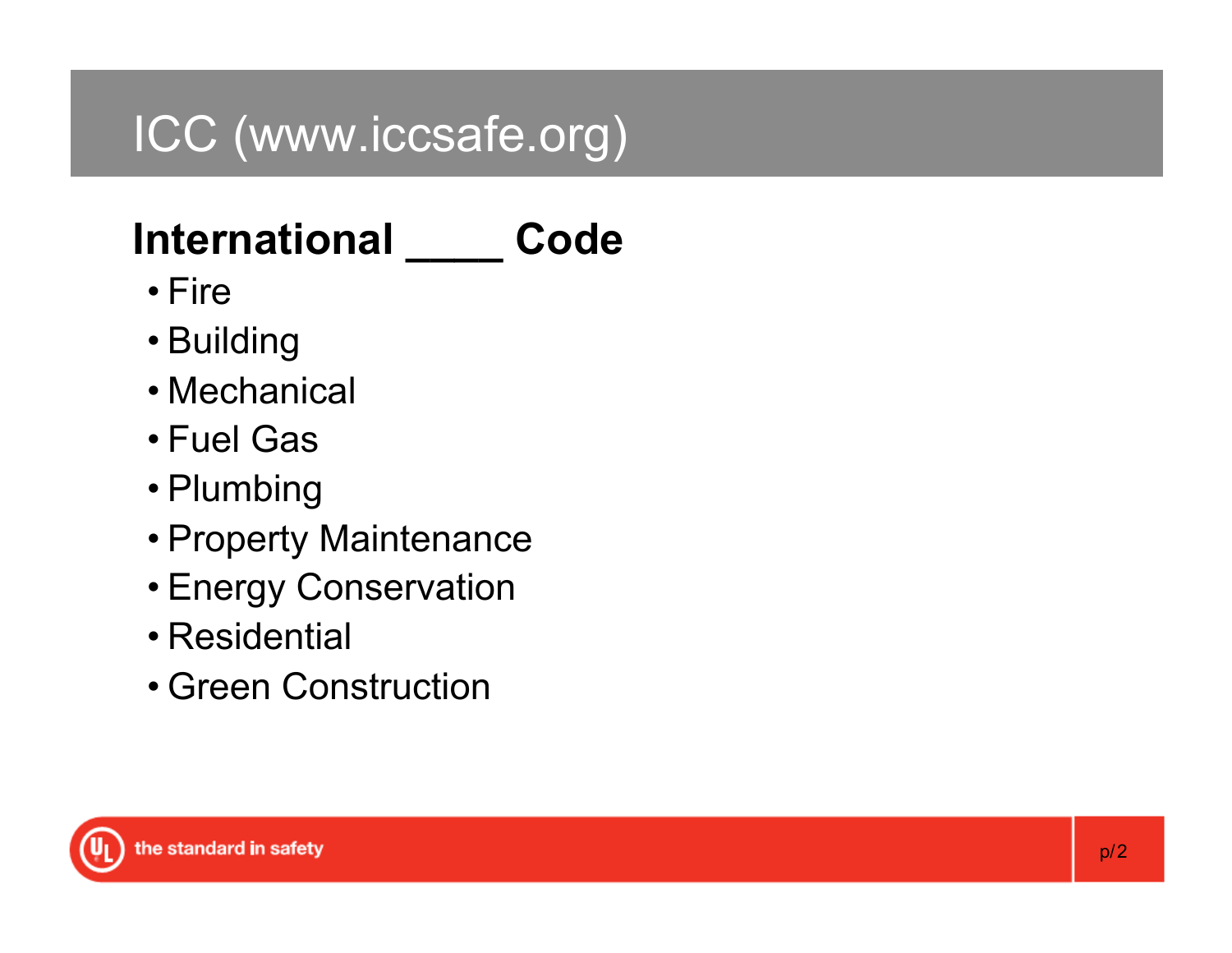### Governmental-Consensus Process

## **Submit Proposal**

• Monograph published

## **Code Development Hearing (CDH)**

• Report on CDH

### **Submit Public Comment**

• Final Action Hearing Agenda published

## **Final Action Hearing (FAH)**

• FAH Results published

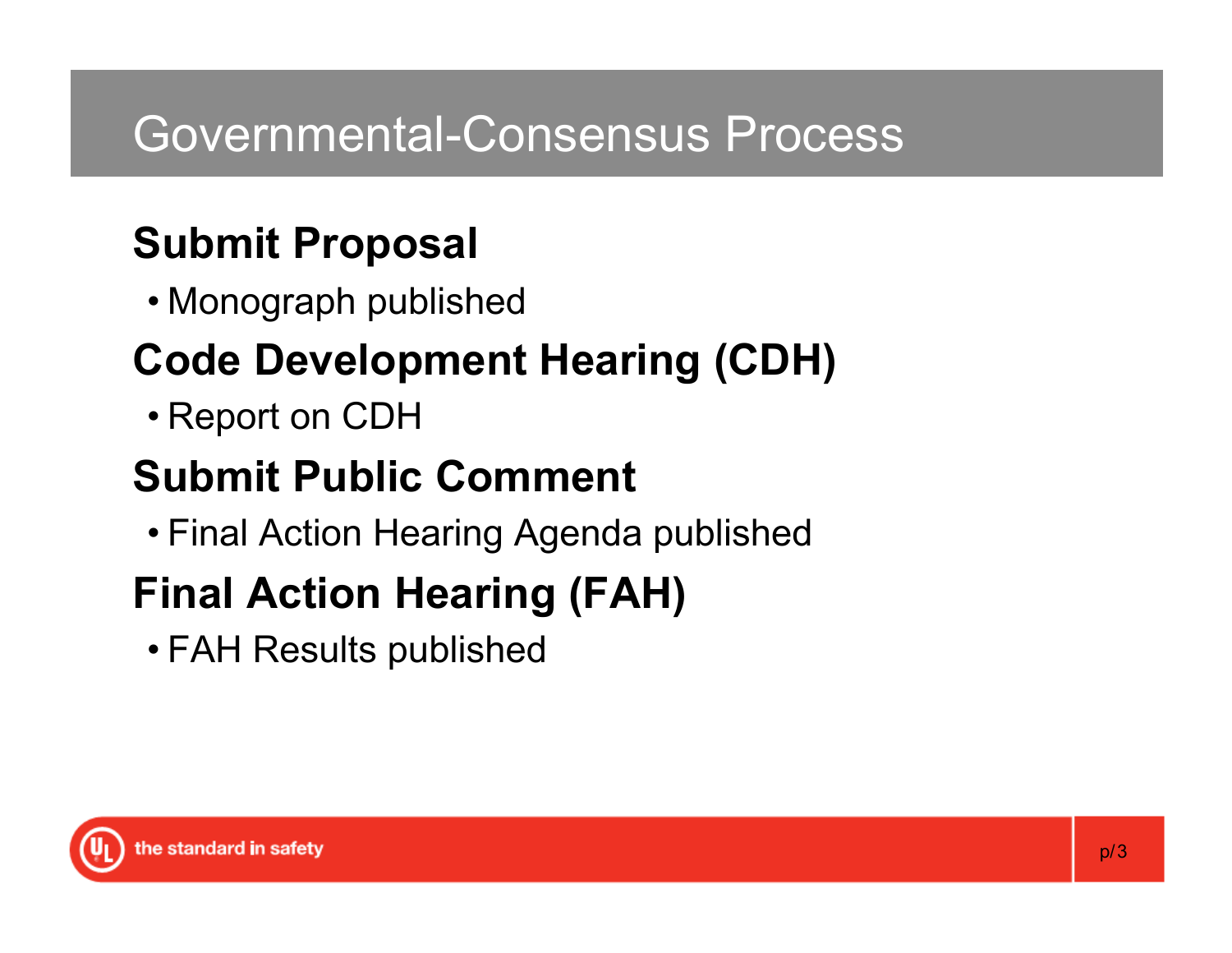## Adoption of codes and regulations

#### **Amended by federal, state, and local government Regulations establish requirements for standards**

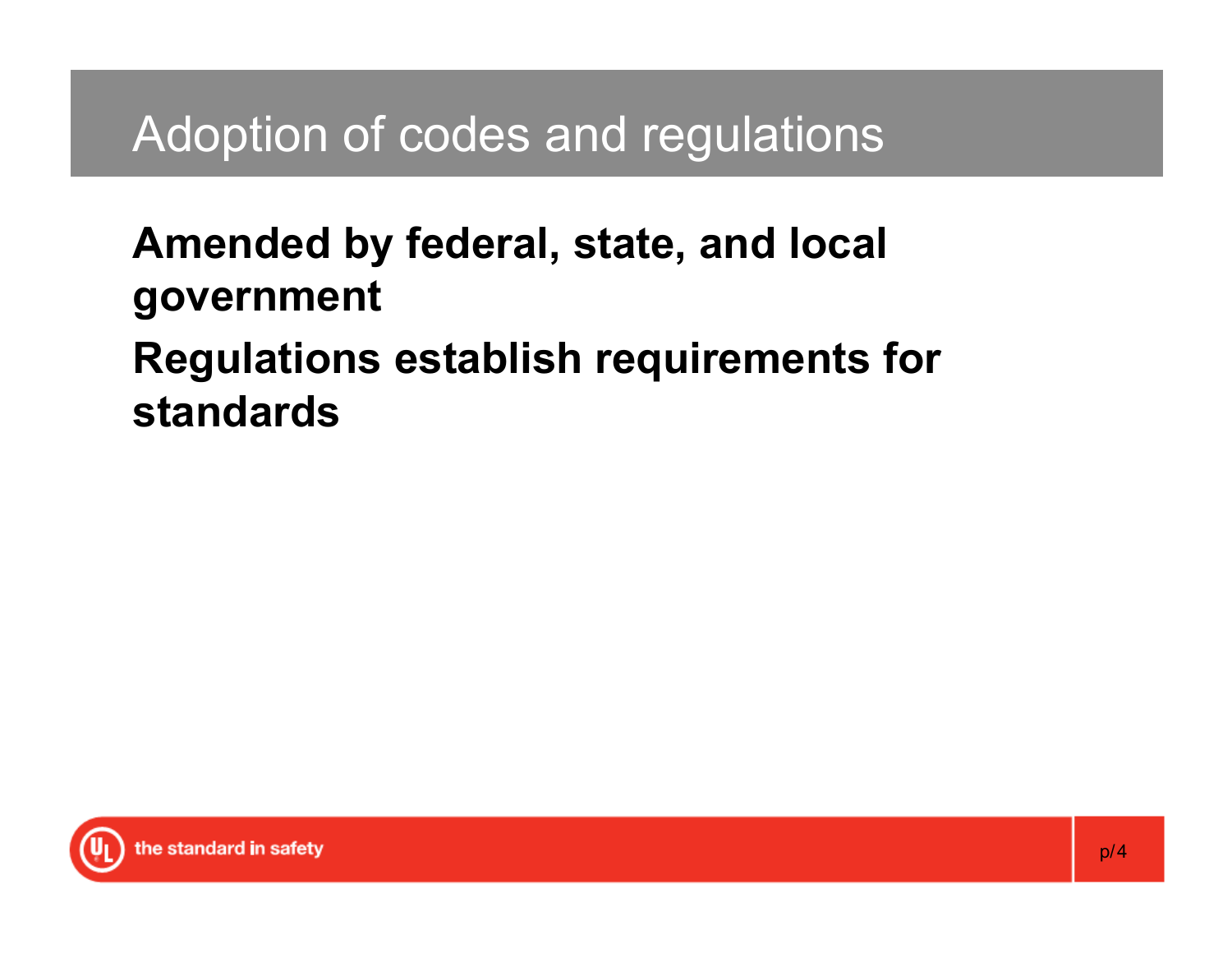# International Green Construction Code

## **Chapter 2 Definition for Solar PV Equipment**

"Devices such as solar cells and inverters that are used to transform solar radiation into energy"

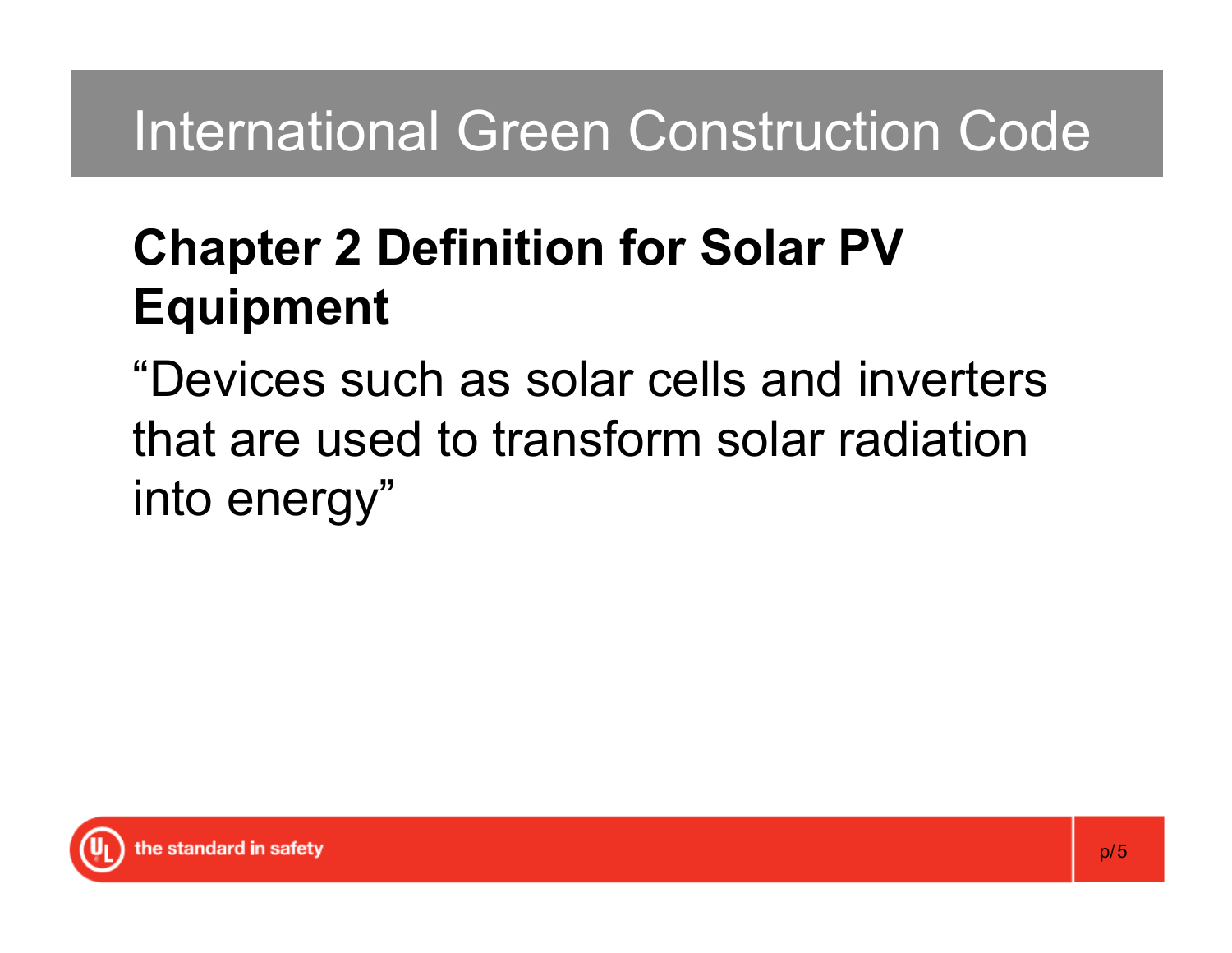# International Green Construction Code

### **Section 611.2 – Solar PV systems**

## **Required locations**

#### **Access**

### **Structural requirements**

• Calculations and details by registered design professional

### **Installation requirements**

• Licenses solar installation contractor

## **Performance verification**